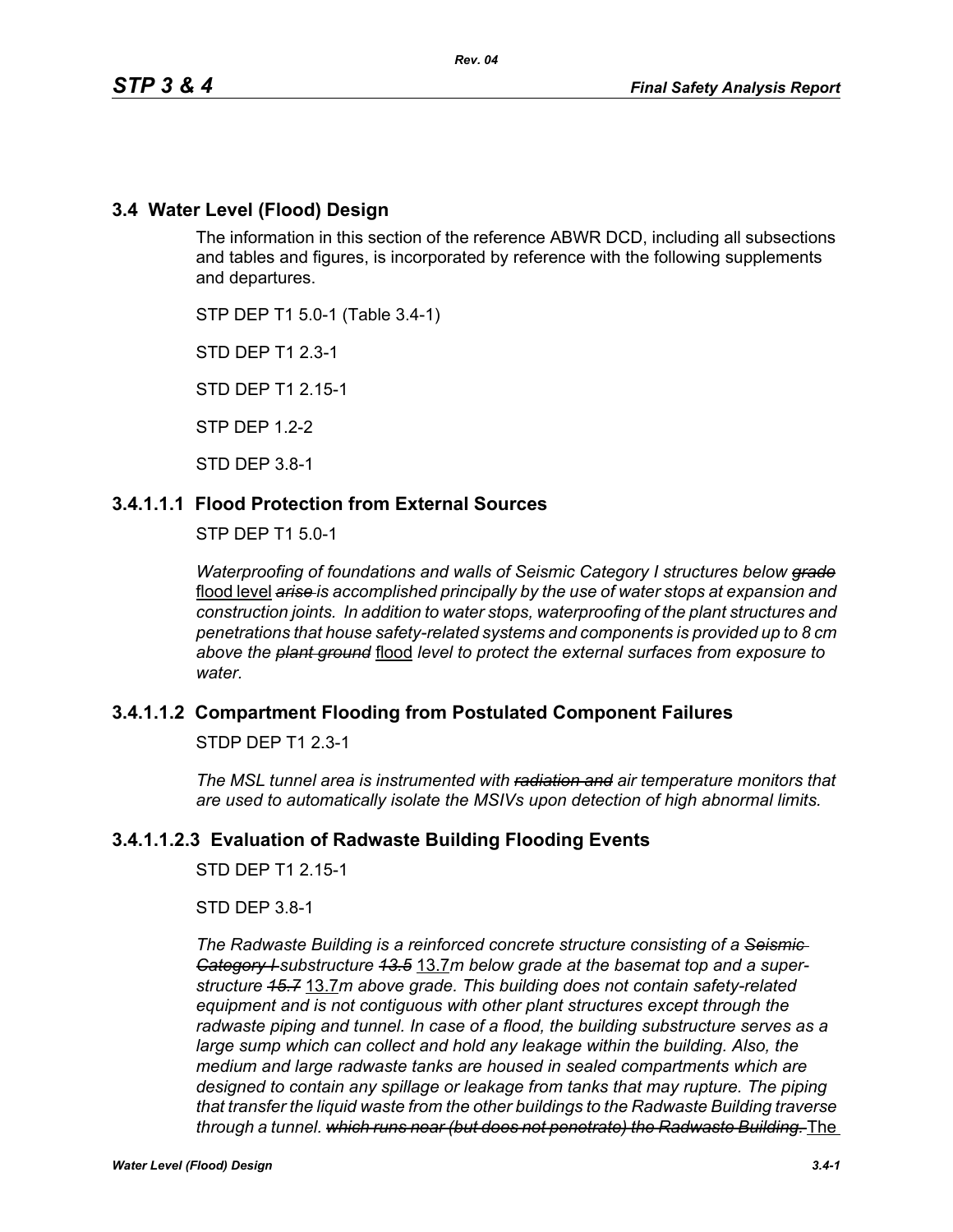top of the radwaste tunnel is at grade (Figure 1.2-23e). *at an elevation of 1,500mm, 3m above the basemat slab 1,036cm (Table 3.4-1 ). Seals are provided for all penetrations from the tunnel to prevent building to building flooding.*

*Rev. 04*

*The structural design of this building is such that no internal flooding is expected or will occur under the worst case conditions from those tanks that are isolated by the Seismic Category I compartments*medium and large radwaste tanks.

# **3.4.1.1.2.5 Evaluation of Turbine Building Flood Events**

STP DEP 1.2-2

*Circulating Water System and Turbine Building Water System* (TSW) *are the only systems large enough to fill the condenser pit*Turbine Building*; therefore, only these two systems can flood into adjacent buildings.*

*A failure in either of these systems*Circulating Water System *will result in the total flooding of the Turbine Building up to* below *grade.* Another failure in TSW system will result in the total flooding of Turbine Building still within the TSW System equipment room. These are accomplished by leak detectors in a condenser pit and TSW System equipment room, and automatic means to shutdown those systems. *Water is prevented from crossing to other buildings by two means* in the case of the leak detection failure. *The first is a normally closed alarmed door in the connecting passage between the Turbine Building and Service Building. The second is that the radwaste tunnel will be sealed at both ends to prevent water from either entering the tunnel or leaving the tunnel. A large hydrostatic head is prevented by a large non-water-tight truck door at grade to provide a release point for any* flooding *water*.

*Because of the large size of the circulating water system* and the TSW system, *a leak*s *will fill the condenser pit* and the TSW System equipment room *quickly. Monitors were added in the condenser pit* and the TSW System equipment room *of the Turbine Building to provide leak detection and an automatic means to shutdown the Circulating Water System* and TSW System *in the event of flooding in the Turbine Building (Subsections 10.4.5.2.3 and 10.4.5.6).*

# **3.4.2 Analytical and Test Procedures**

STP DEP T1 5.0-1

*Since the design* basis *flood elevation is 30.5 cm below* at El. 40.0 ft (see Subsection 2.4S.2.2), 182.9 cm above *the finished plant grade, there is no dynamic force due to flood. The* the *lateral hydrostatic* and hydrodynamic *pressure on the structures due to the design flood water level, as well as ground and soil pressures, are calculated.*

#### **3.4.3 COL License Information**

#### **3.4.3.1 Flood Elevation**

The following site specific supplement addresses COL License Information Item 3.5.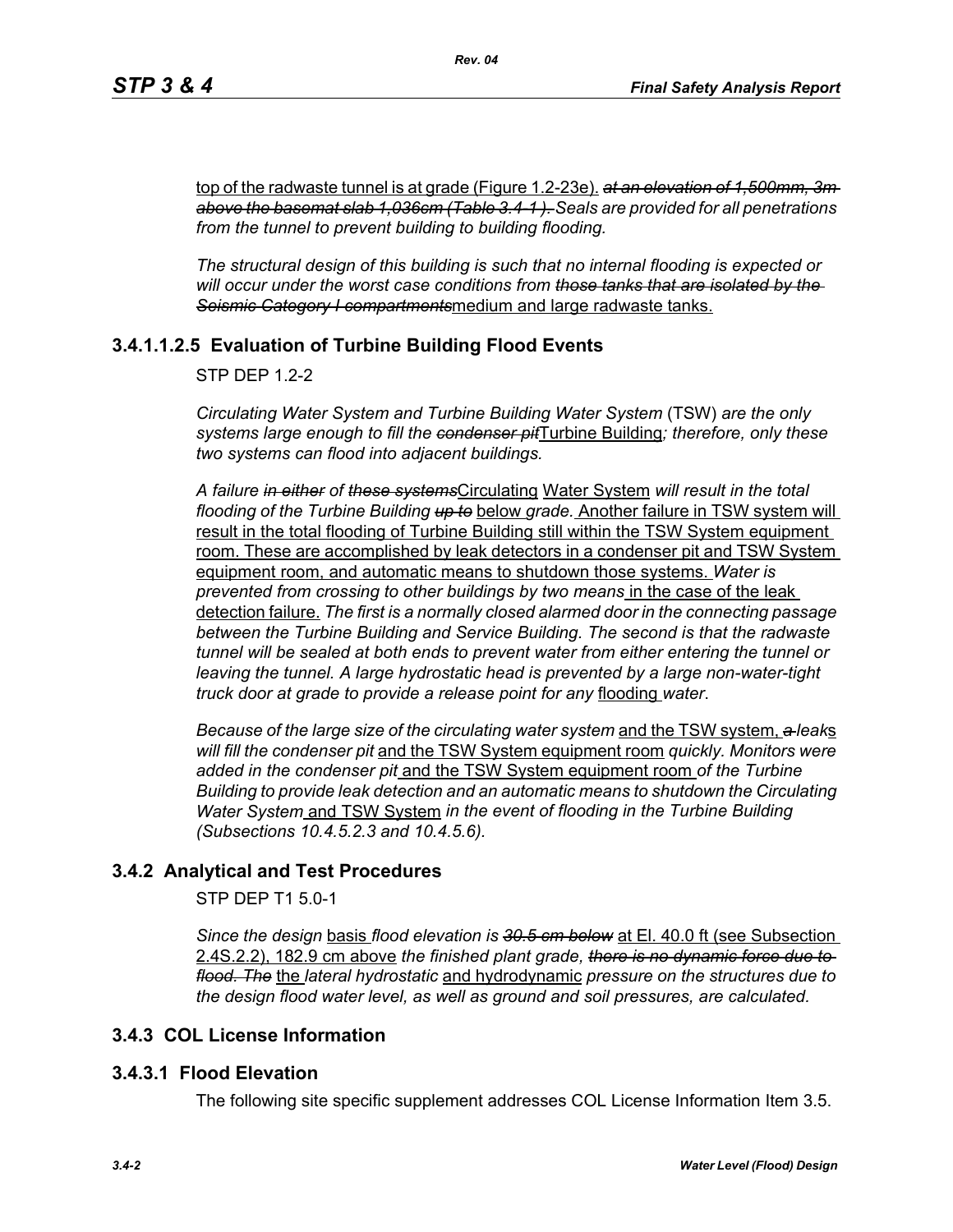The site specific design basis flood elevation is defined as 182.9 cm above grade. The design basis flood is described in Subsection 2.4S.2.

As described in Table 3.4-1 note 3 and 5, all penetrations and doors that penetrate the exterior walls of Seismic Category I Buildings that are located below the design basis flood level are watertight. Therefore all safety-related equipment in these buildings are protected from postulated external floods and satisfy the requirements of GDC 2.

Watertight doors or barriers are provided on the Reactor Building and Control Building to protect the buildings from the external design basis flood. These watertight doors or barriers are considered Seismic Category I components. In order to ensure that the watertight doors and barriers can withstand the ABWR Standard Plant loading requirements, the watertight doors and barriers of the Reactor Building and Control Building will be designed for the more severe of the standard plant and site-specific loading. Watertight doors shall be designed to meet the Incorporated Barrier requirements of Regulatory Guide 1.102.

The watertight doors or barriers for the Reactor Building consist of the six exterior doors and the exterior Large Equipment Access indicated in Tier 1 Figures 2.15.10h and 2.15.10j. The watertight doors for the Control Building consist of the access doors between the Control Building and the Service Building shown in Tier 1 Figures 2.15.12d, e, and f, the exterior equipment access door shown in Tier 1 Figure 2.15.12g, and an access door between the Control Building and the Service Building shown in Tier 1 Figure 2.15.12g. Each door will be given a unique component ID in the construction drawings.

The locations for watertight doors in the Reactor Building and Control Building include:

| <b>Structure</b>        | <b>Door or Barrier Description</b>                    | <b>Elevation</b>           |  |
|-------------------------|-------------------------------------------------------|----------------------------|--|
|                         | <b>Clean Access Area Corridor Entrance</b>            | B <sub>1</sub> F (4800 mm) |  |
| <b>Reactor Building</b> | <b>Diesel Generator A Access</b>                      | 1F (12300 mm)              |  |
|                         | Diesel Generator B Access                             | 1F (12300 mm)              |  |
|                         | <b>Diesel Generator C Access</b>                      | 1F (12300 mm)              |  |
|                         | <b>East Equipment Hatch Access</b>                    | 1F (12300 mm)              |  |
|                         | <b>West Equipment Hatch Access</b>                    | 1F_(12300 mm)              |  |
|                         | <b>Large Equipment Access</b>                         | 1F <sub>(12300 mm)</sub>   |  |
| <b>Control Building</b> | <b>HX Area Access at Service Building</b>             | B3F (-2150 mm)             |  |
|                         | <b>Electrical Area Access at Service Building</b>     | B <sub>2</sub> F (3500 mm) |  |
|                         | <b>Control Building Access at Service Building</b>    | B1F (7900 mm)              |  |
|                         | <b>Entrance to Reactor Building Controlled Access</b> | 1F_(12300 mm)              |  |
|                         | <b>Equipment Access</b>                               | 1F (12300 mm)              |  |

# **Exterior Watertight Door or Barriers**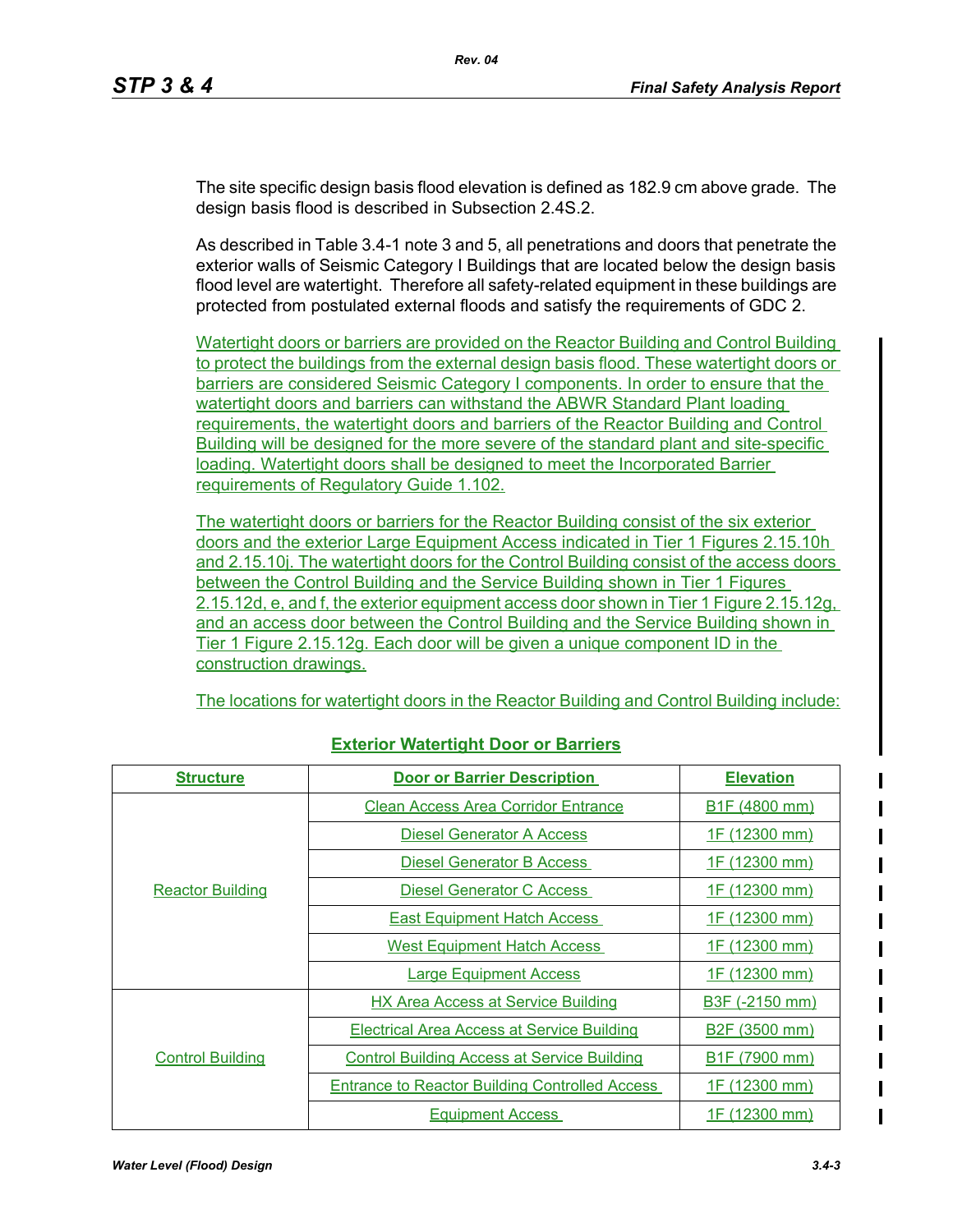Exterior openings of the Reactor Building and Control Building that could make safety-related SSCs vulnerable to tornado missiles are protected by separate barriers or doors designed to resist tornado missiles.

The watertight doors are seated such that the force of the water helps maintain the watertight seal. The watertight doors are designed to be leak tight. Watertight doors will be individually engineered assemblies designed by the supplier to satisfy the design basis performance requirements for external flooding. Watertight doors will allow only slight seepage during an external flooding event in accordance with criteria for Type 2 closures in U.S. Army Corps of Engineers (COE) EP 1165-2-314, "Flood-Proofing Regulations". This criterion will be met under hydrostatic loading of 12 inches of water above the design basis flood elevation per Table 3.4-1, plus the height of wave run-up and drag effects, as required. Water retaining capability of the doors shall be demonstrated by qualification tests for the water head levels. These tests will be completed prior to shipment of the doors. For this purpose a test fixture may be used, with gasket material and cross section, its retainers, and the anvil configuration being identical to that of the full size doors. The test fixture shall have the necessary valving, pressure gages, flow meters, and instruments for measuring gasket compression. To validate that the door satisfies a Type 2 closure per (COE) EP 1165-2-314, the leakage shall not exceed 0.10 gallon/hour/linear foot of gasket when subjected to 125% of the specified head pressure.

The watertight doors or barriers that are utilized for protection against external flooding are normally closed and are used for egress, as required.

The watertight doors, frames, and all components are designed to the requirements of AISC N690 and SRP Section 3.8.4. The structural steel used for the watertight doors conforms to either ASTM A36, ASTM A992 or ASTM A500 Grade B. The faceplate conforms to ASTM A606, type 4 and the rubber gasket conforms to ASTM D2000, Grade BC. Fabrication of the doors shall meet the requirements of AISC N690. The welding shall meet the requirements of nondestructive testing, personnel qualifications and acceptance criteria contained in AWS D1.1.

The watertight doors shall be designed for the following loads and load combinations:

 $S = D + W$  $S = D + P$  $1.6S = D + P + E'$  $1.6S = D + W_t$  (See definition below) Where:

S = Normal allowable stresses as defined in AISC N690

 $D =$  Dead Loads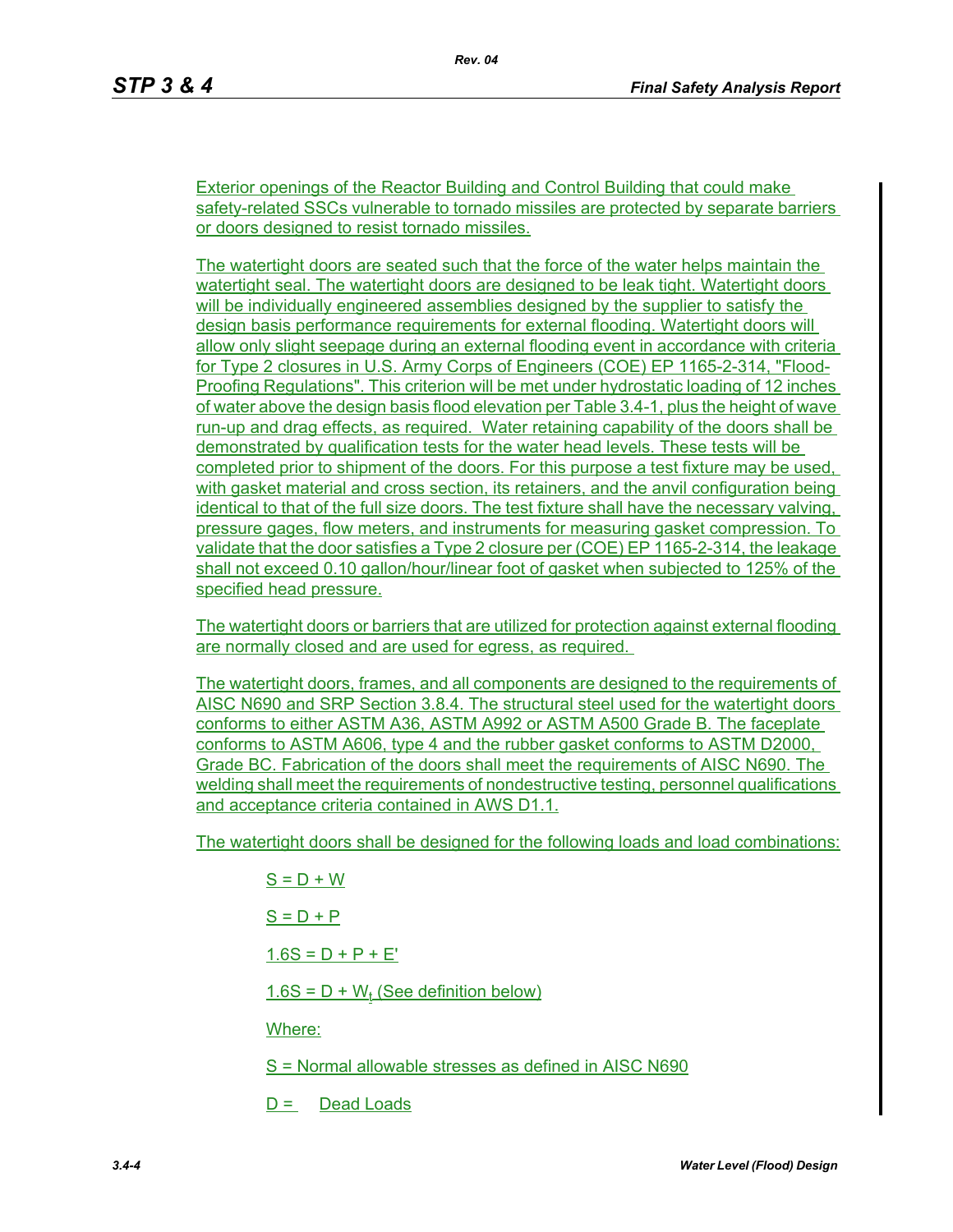- $E' =$  Loads generated by SSE, per Sections 3H.1 and 3H.2.
- $P =$  Pressure Loads, which may be due to hydrostatic pressure,  $P_h$  or differential pressure, P<sub>d-</sub>
- $P_h$  = Loads due to hydrostatic pressure, determined based on the flood elevation per Table 3.4-1, plus the height of wave run-up and drag effects, as required.
- $P_d$  = Loads due to differential pressure
- W = Normal Wind Loads, per Sections 3H.1 and 3H.2.
- $W_t =$  Tornado Loads, per Sections 3H.1 and 3H.2, including wind velocity pressure  $W_{w_1}$  differential pressure  $W_{p_1}$  and tornado-generated missiles (if not protected) W<sub>m</sub>

The value used for  $W_t$  shall be computed to satisfy the following possible combinations:

| $\underline{\mathsf{W}}_\mathsf{t}$           | Ξ | $\underline{W_w}$                     |
|-----------------------------------------------|---|---------------------------------------|
| $\underline{\mathsf{W}}_{\mathsf{t}\text{-}}$ | Ξ | $\underline{W}_{\underline{D}}$       |
| $\underline{\mathsf{W}}_{\mathsf{t}\text{-}}$ | Ξ | $\underline{\mathsf{W}}_{\mathsf{m}}$ |
| $\underline{\mathsf{W}}_{\mathsf{t-}}$        | Ξ | $W_w + W_m$                           |
| $\underline{\mathsf{W}}_{\mathsf{t}\text{-}}$ | Ξ | $W_w + 0.5 W_p$                       |
| $\underline{\mathsf{W}}_{\mathsf{t}\text{-}}$ | Ξ | $W_w + 0.5 W_p + W_m$                 |

# **3.4.3.2 Ground Water Elevation**

The following site specific supplement addresses COL License Information Item 3.6.

The site specific ground water elevation is defined in Subsection 2.4S.12. The ground water elevation is lower than 61.0cm below grade.

#### **3.4.3.3 Flood Protection Requirements for Other Structures**

The following site specific supplement addresses COL License Information Item 3.7.

The Ultimate Heat Sink and Reactor Service Water Piping Tunnel have the same flood protection features as other Seismic Category I structures within the scope of the certified design. These design features are addressed in Subsection 3.4.1.1. As described in that Subsection, they are protected from postulated flooding and satisfy the requirements of GDC 2 and the guidance of RG 1.102.

The Ultimate Heat Sink and Reactor Service Water Piping Tunnel are divisionally separated in accordance with Section 3.13 and 3.12. Penetrations that are located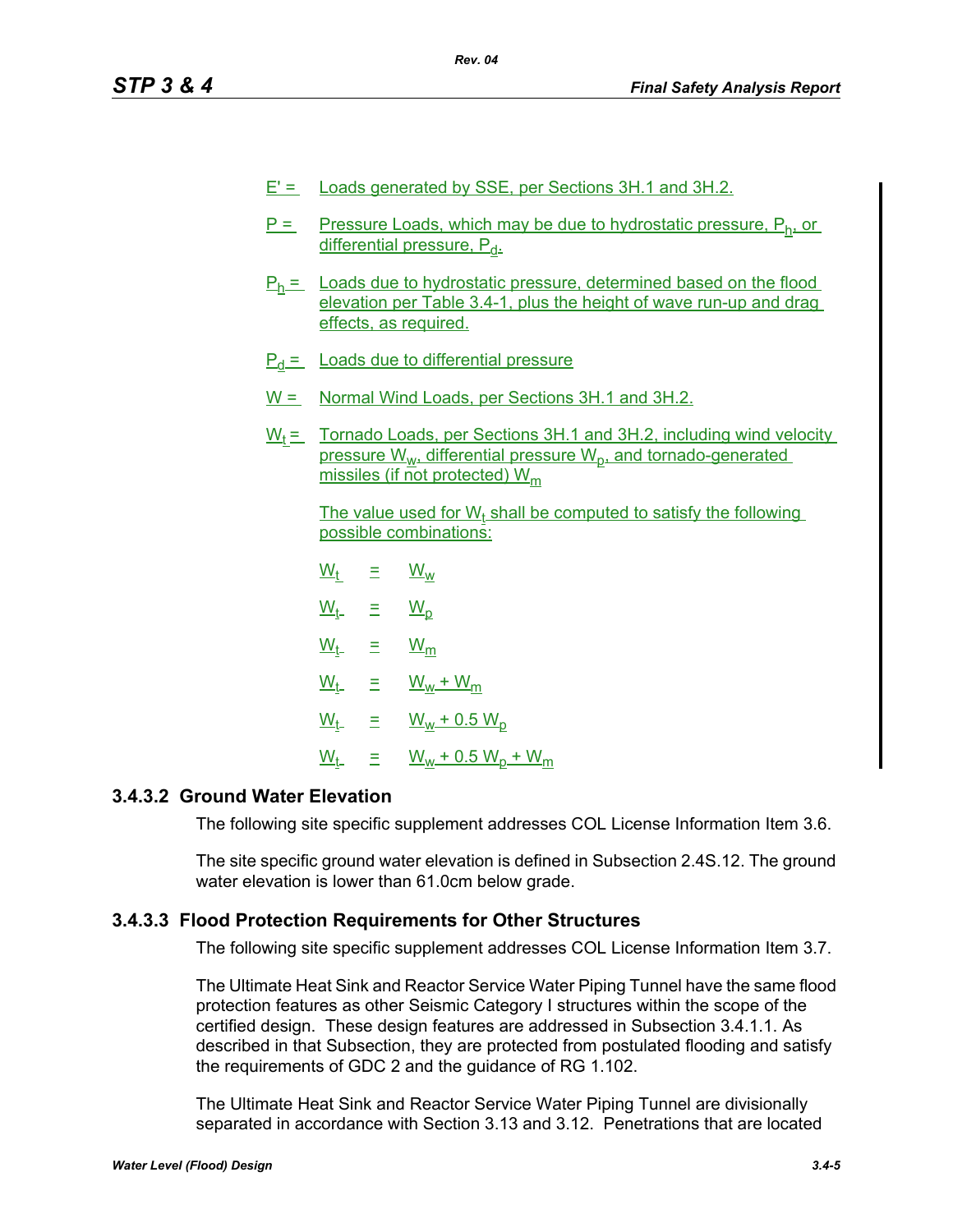below design flood level are watertight thereby preventing an internal flood event from propagating from one division to another.

*Rev. 04*

Watertight doors or barriers are provided on the site-specific Diesel Generator Fuel Oil Storage Vaults to protect the vaults from the external design basis flood. These watertight doors or barriers are considered site-specific Seismic Category I components. Each door will be given a unique component ID in the construction drawings.

The locations of watertight doors for the Diesel Generator Fuel Oil Storage Vaults include:

| <b>Structure</b>                                          | <b>Door Description</b>  |
|-----------------------------------------------------------|--------------------------|
|                                                           | <b>Access to Vault A</b> |
| <b>Diesel Generator Fuel</b><br><b>Oil Storage Vaults</b> | <b>Access to Vault B</b> |
|                                                           | Access to Vault C        |

### **Exterior Watertight Door or Barrier Component IDs**

The design requirements for Diesel Generator Fuel Oil Storage Vault watertight doors are similar to the requirements described in Section 3.4.3.1, except that only the site-specific loads are considered, as described in Section 3H.6.7.

# **3.4.3.4 Penetration Seals**

The following site specific supplement addresses COL License Information Item in Subsection 3.4.1.1.1.

Penetrations located between Seismic Category I building and non-Seismic Category I building or to the outside below site- specific flood elevation are similar to a primary containment penetration. They consist of a steel sleeve embedded in the wall with a closure plate that acts as a seal and as a pipe anchor. The sleeve, closure plate and pipe are welded together to form a highly reliable seal.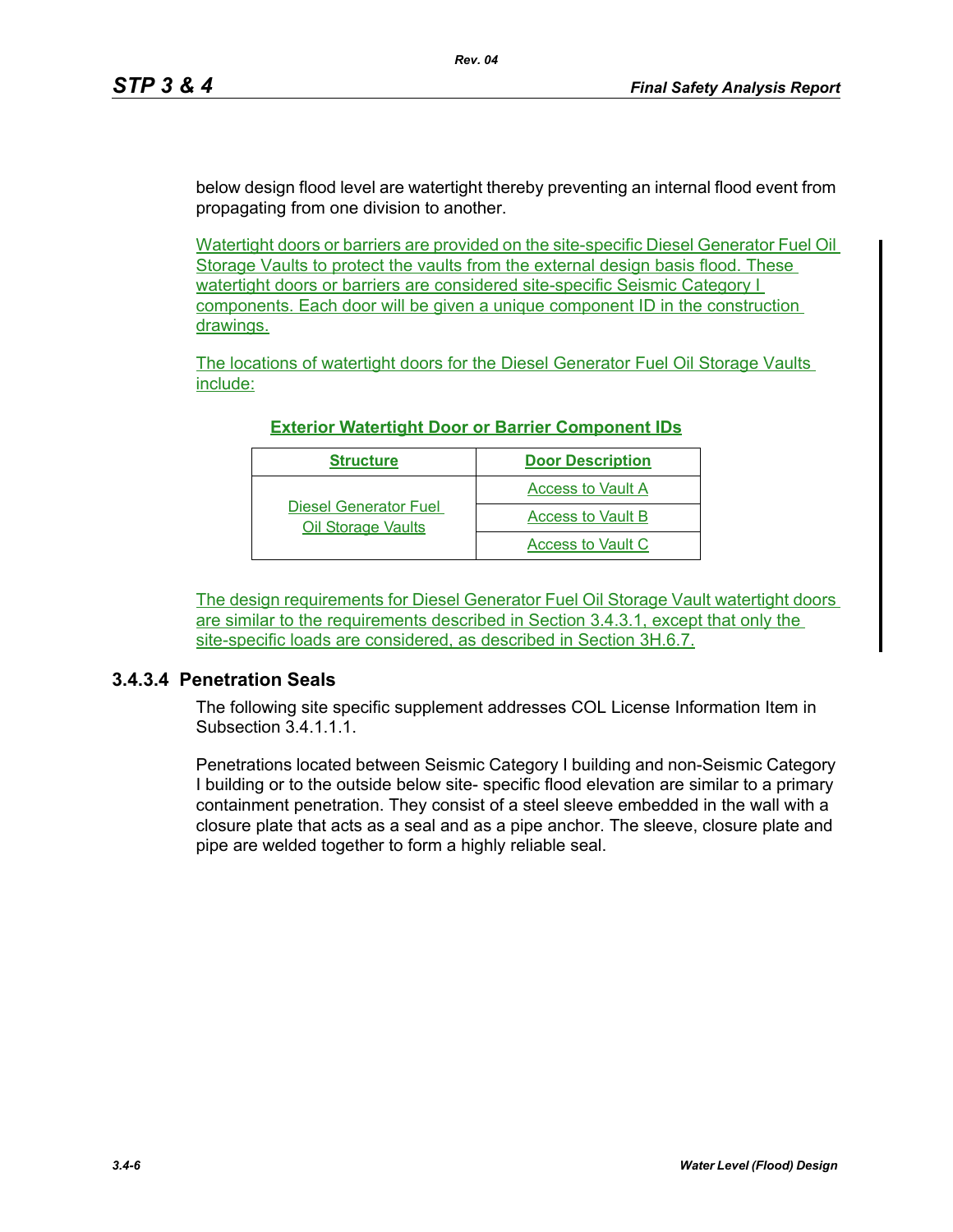| <b>Structure</b>                                                       | <b>Reactor Building</b>                                                              | <b>Service Building</b>                                                                   | <b>Control Building</b>                                                       | Radwaste<br><b>Building</b>                                                                                                           | <b>Turbine</b><br><b>Building</b>                    | <b>Ultimate Heat</b><br>Sink/RSW<br><b>Pump House</b><br>(Note 8)                                               |
|------------------------------------------------------------------------|--------------------------------------------------------------------------------------|-------------------------------------------------------------------------------------------|-------------------------------------------------------------------------------|---------------------------------------------------------------------------------------------------------------------------------------|------------------------------------------------------|-----------------------------------------------------------------------------------------------------------------|
| Design Flood Level <del>(mm)</del>                                     | <del>11,695</del><br>12,192 mm<br>$(40.0)$ ft)                                       | <del>11.695</del><br>10058 mm<br>(33 ft)<br>(Note 7)                                      | <del>11.695</del><br>12,192 mm<br>$(40.0)$ ft)                                | <del>11.695</del><br>10058 mm<br>(33 ft)<br>(Note 7)                                                                                  | <del>11,695</del><br>10058 mm<br>(33 ft)<br>(Note 7) | 12,192 mm<br>(40.0 ft)                                                                                          |
| <b>Design Ground Water Level</b><br>(mm)                               | 11,390<br>9,753mm<br>(32 ft)                                                         | 11.390<br>9,753 mm<br>(32 ft)                                                             | 11,390<br>9,753 mm<br>(32 ft)                                                 | 11,390<br>9,753 mm<br>(32 ft)                                                                                                         | 11,390<br>9,753 mm<br>(32 ft)                        | <del>9,753</del> 8,534 mm<br>$(3228.0)$ ft)                                                                     |
| Reference Plant Grade (mm)                                             | <u> 12.000</u><br>10,363 mm<br>(34ft)                                                | 12.000<br>10,363 mm<br>(34ft)                                                             | 12.000<br>10,363 mm (34ft)                                                    | <u> 12.000 </u><br>10,363 mm<br>(34ft)                                                                                                | 12,000<br>10,363 mm<br>(34ft)                        | 10,363 mm<br>(34 ft)                                                                                            |
| Top of Base Slab <del>(mm)</del>                                       | $-8.200$<br>$-9,837$ mm<br>$(-32.27 ft)$                                             | <del>2,150 &amp; 3,500 -</del><br>-3,787 mm (-12.42 ft)                                   | $-8.200$<br>$-9,837$ mm<br>$(-32.27 ft)$                                      | -1,500<br>$-3,353$ mm<br>$(-11 ft)$                                                                                                   | 5,300<br>$-4,840$ mm<br>$(-15.88 ft)$                | 4,267 mm<br>(UHS), -5,486<br>mm (RSW<br><b>Pump House)</b><br>(14 ft, UHS)<br>-18 ft, RSW<br><b>Pump House)</b> |
| Actual Plant Grade (mm)                                                | 12.000<br>mm (32 ft) and 10,973 mm (32 ft) and 10,973 9,753 mm (32 ft)<br>mm (36 ft) | <u> 12.000-</u><br>Varies between 9,753 Varies between 9,753 Varies between<br>mm (36 ft) | 12.000<br>and 10,973 mm<br>(36 ft)                                            | 12.000<br>Varies between Varies between between 9,753<br>$9,753$ mm (32 ft) $9,753$ mm (32<br>and 10,973 mm ft) and 10,973<br>(36 ft) | 12.000<br>mm(36 ft)                                  | Varies<br>mm (32 ft) and<br>10,973 mm (36<br>$\mathbf{f}(\mathbf{t})$                                           |
| Building Height (mm)                                                   | 49.700-                                                                              | <del>22.200-</del>                                                                        | <del>22.200</del>                                                             | <del>28.000-</del>                                                                                                                    | <del>54.300</del>                                    |                                                                                                                 |
| Penetrations Below Design<br><b>Flood Level</b><br>(Notes 1 through 4) | Refer to Table 6.2-9                                                                 | None                                                                                      | <b>RCW, RSW and</b><br>miscellaneous<br>lines, and electrical<br>penetrations | None, except<br>radwaste piping                                                                                                       | Radwaste<br>piping                                   | <b>RSW piping</b><br>and electric<br>cables                                                                     |

 $3.4 - 7$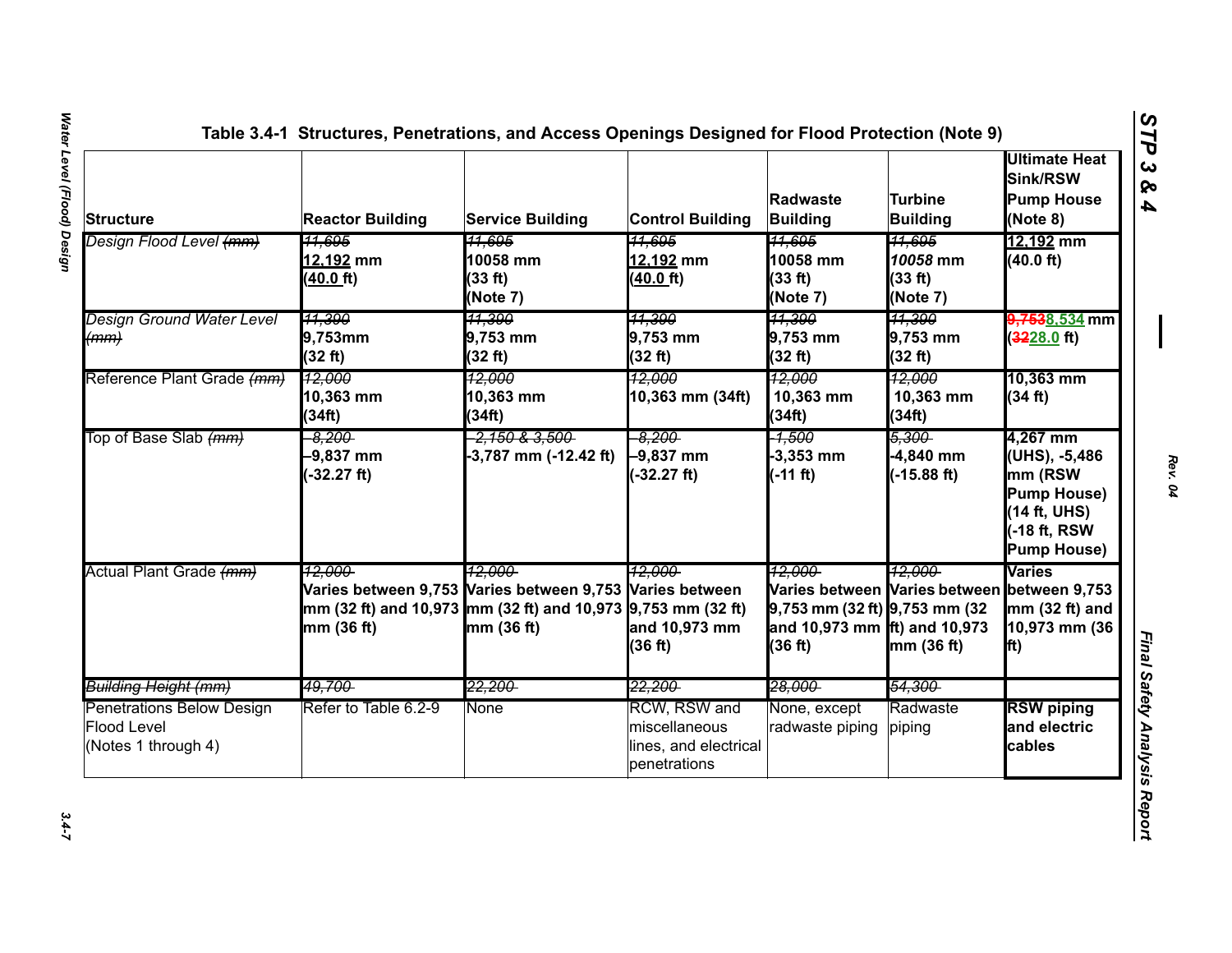| <b>Structure</b>                                                      | <b>Reactor Building</b>                                                                                                                                                                                             | <b>Service Building</b>                                                                                                                                                                                                                                                                                                                                                                     | <b>Control Building</b>                                                                                                                                                   | Radwaste<br><b>Building</b> | Turbine<br><b>Building</b>                             | <b>Ultimate Heat</b><br>Sink/RSW<br><b>Pump House</b><br>(Note 8) |
|-----------------------------------------------------------------------|---------------------------------------------------------------------------------------------------------------------------------------------------------------------------------------------------------------------|---------------------------------------------------------------------------------------------------------------------------------------------------------------------------------------------------------------------------------------------------------------------------------------------------------------------------------------------------------------------------------------------|---------------------------------------------------------------------------------------------------------------------------------------------------------------------------|-----------------------------|--------------------------------------------------------|-------------------------------------------------------------------|
| <b>Access Openings Below</b><br>Design Flood Level<br>(Notes 5 and 6) | Access ways to<br>and C/B (Fig. 1.2-4<br>through<br>1.2-8) @ 4,800 mm                                                                                                                                               | Access ways from R/B, <i>Hx area access</i><br>outside and from S/B C/B and T/B. (Fig. 1.2- <i>from S/B @</i><br>17 through 1.2-20) @ -2,150 mm, (Fig.<br>3,500 mm, (Fig. 1.2-<br>18)<br>Area access ways from S/B @ 3.500 (See<br>C/B @-2,150 mm,<br>3,500 mm, and 7,900<br>mm (Fig. 1.2-19)<br>Area access way from Imm, (See Fig. 1.2-<br>Т/В @<br>3,500 mm (Fig. 1.2-24) Access ways to | $(1.2 - 15)$<br>Area access from<br>Fig. 1.2-18<br>Area access way<br>from S/B @ 7,900<br>(15)<br>outside, S/B, R/B,<br>and RW/B (See Fig<br>1.2-17 through<br>$1.2 - 20$ | None                        | Access ways<br>from S/B @<br>5,300 mm,<br>(Fig 1.2-18) | <b>None</b>                                                       |
| Notes:                                                                |                                                                                                                                                                                                                     |                                                                                                                                                                                                                                                                                                                                                                                             |                                                                                                                                                                           |                             |                                                        |                                                                   |
| design flood level.                                                   | 1 Watertight penetrations will be provided for all Reactor, and Control, Turbine and Radwaste Buildings penetrations that are below grade-                                                                          |                                                                                                                                                                                                                                                                                                                                                                                             |                                                                                                                                                                           |                             |                                                        |                                                                   |
|                                                                       | 2 The safety-related and non-safety-related tunnels prevent the lines running through them from being exposed to outside ground flooding.                                                                           |                                                                                                                                                                                                                                                                                                                                                                                             |                                                                                                                                                                           |                             |                                                        |                                                                   |
|                                                                       | 3 Penetrations below design flood level will be sealed against any hydrostatic head resulting from the design basis flood, or from a moderate<br>energy pipe failure in the tunnel or inside a connecting building. |                                                                                                                                                                                                                                                                                                                                                                                             |                                                                                                                                                                           |                             |                                                        |                                                                   |
| surfaces.                                                             | 4 Waterproof sealant applied to the building exterior walls below flood level will also be extended a minimum of 150 mm along the penetration                                                                       |                                                                                                                                                                                                                                                                                                                                                                                             |                                                                                                                                                                           |                             |                                                        |                                                                   |
|                                                                       | Watertight doors (bulkhead type) are provided at all Reactor and Control Building access ways that are below grade design flood level.                                                                              |                                                                                                                                                                                                                                                                                                                                                                                             |                                                                                                                                                                           |                             |                                                        |                                                                   |
|                                                                       | The figure shown best depicts the indicated access.                                                                                                                                                                 |                                                                                                                                                                                                                                                                                                                                                                                             |                                                                                                                                                                           |                             |                                                        |                                                                   |

*Water Level (Flood) Design* 

Water Level (Flood) Design

- 
- 
- 
- 
- 
- 

*3.4-8*